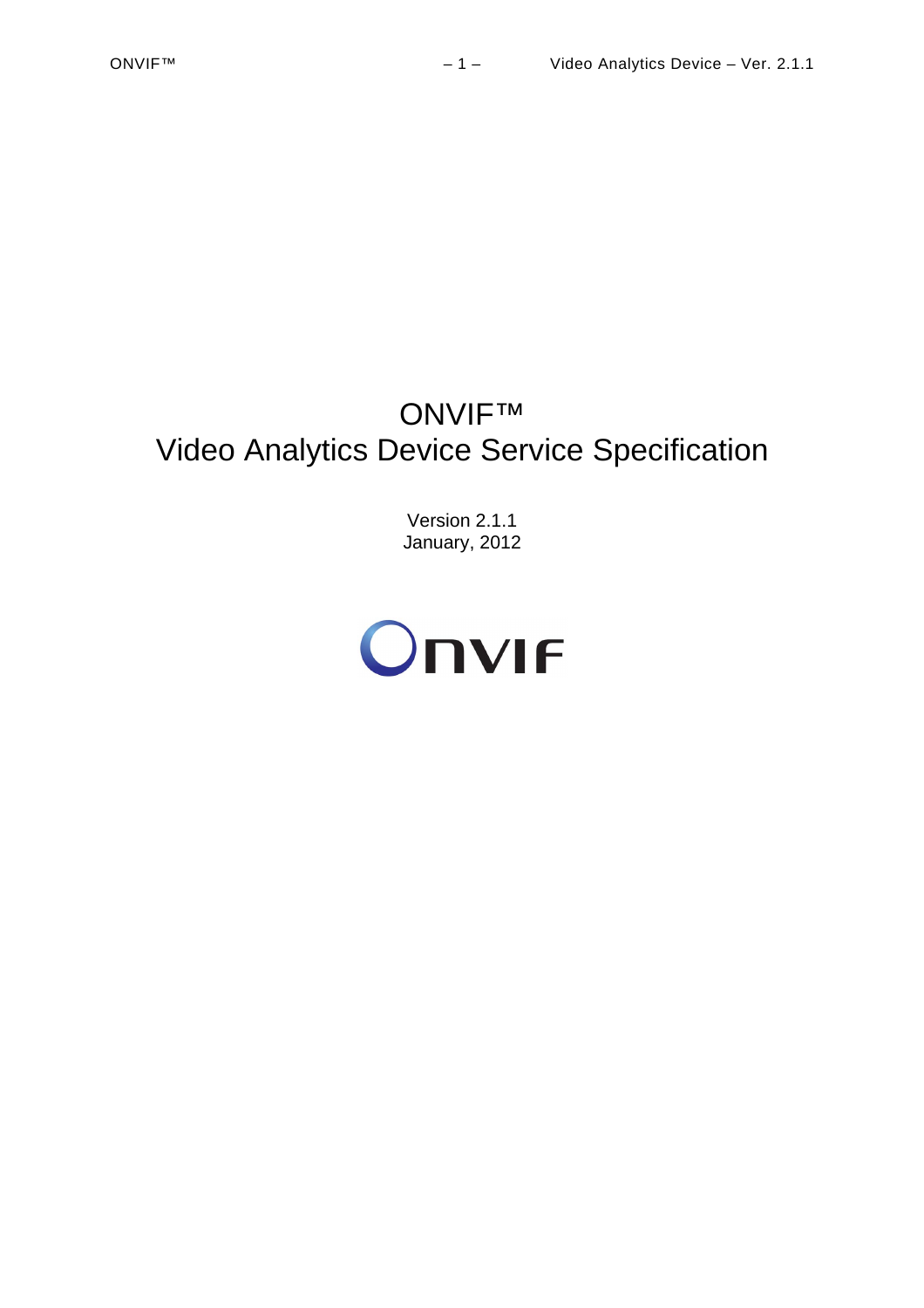2008-2011 by ONVIF: Open Network Video Interface Forum Inc.. All rights reserved. Recipients of this document may copy, distribute, publish, or display this document so long as this copyright notice, license and disclaimer are retained with all copies of the document. No license is granted to modify this document.

THIS DOCUMENT IS PROVIDED "AS IS," AND THE CORPORATION AND ITS MEMBERS AND THEIR AFFILIATES, MAKE NO REPRESENTATIONS OR WARRANTIES, EXPRESS OR IMPLIED, INCLUDING BUT NOT LIMITED TO, WARRANTIES OF MERCHANTABILITY, FITNESS FOR A PARTICULAR PURPOSE, NON-INFRINGEMENT, OR TITLE; THAT THE CONTENTS OF THIS DOCUMENT ARE SUITABLE FOR ANY PURPOSE; OR THAT THE IMPLEMENTATION OF SUCH CONTENTS WILL NOT INFRINGE ANY PATENTS, COPYRIGHTS, TRADEMARKS OR OTHER RIGHTS.

IN NO EVENT WILL THE CORPORATION OR ITS MEMBERS OR THEIR AFFILIATES BE LIABLE FOR ANY DIRECT, INDIRECT, SPECIAL, INCIDENTAL, PUNITIVE OR CONSEQUENTIAL DAMAGES, ARISING OUT OF OR RELATING TO ANY USE OR DISTRIBUTION OF THIS DOCUMENT, WHETHER OR NOT (1) THE CORPORATION, MEMBERS OR THEIR AFFILIATES HAVE BEEN ADVISED OF THE POSSIBILITY OF SUCH DAMAGES, OR (2) SUCH DAMAGES WERE REASONABLY FORESEEABLE, AND ARISING OUT OF OR RELATING TO ANY USE OR DISTRIBUTION OF THIS DOCUMENT. THE FOREGOING DISCLAIMER AND LIMITATION ON LIABILITY DO NOT APPLY TO, INVALIDATE, OR LIMIT REPRESENTATIONS AND WARRANTIES MADE BY THE MEMBERS AND THEIR RESPECTIVE AFFILIATES TO THE CORPORATION AND OTHER MEMBERS IN CERTAIN WRITTEN POLICIES OF THE CORPORATION.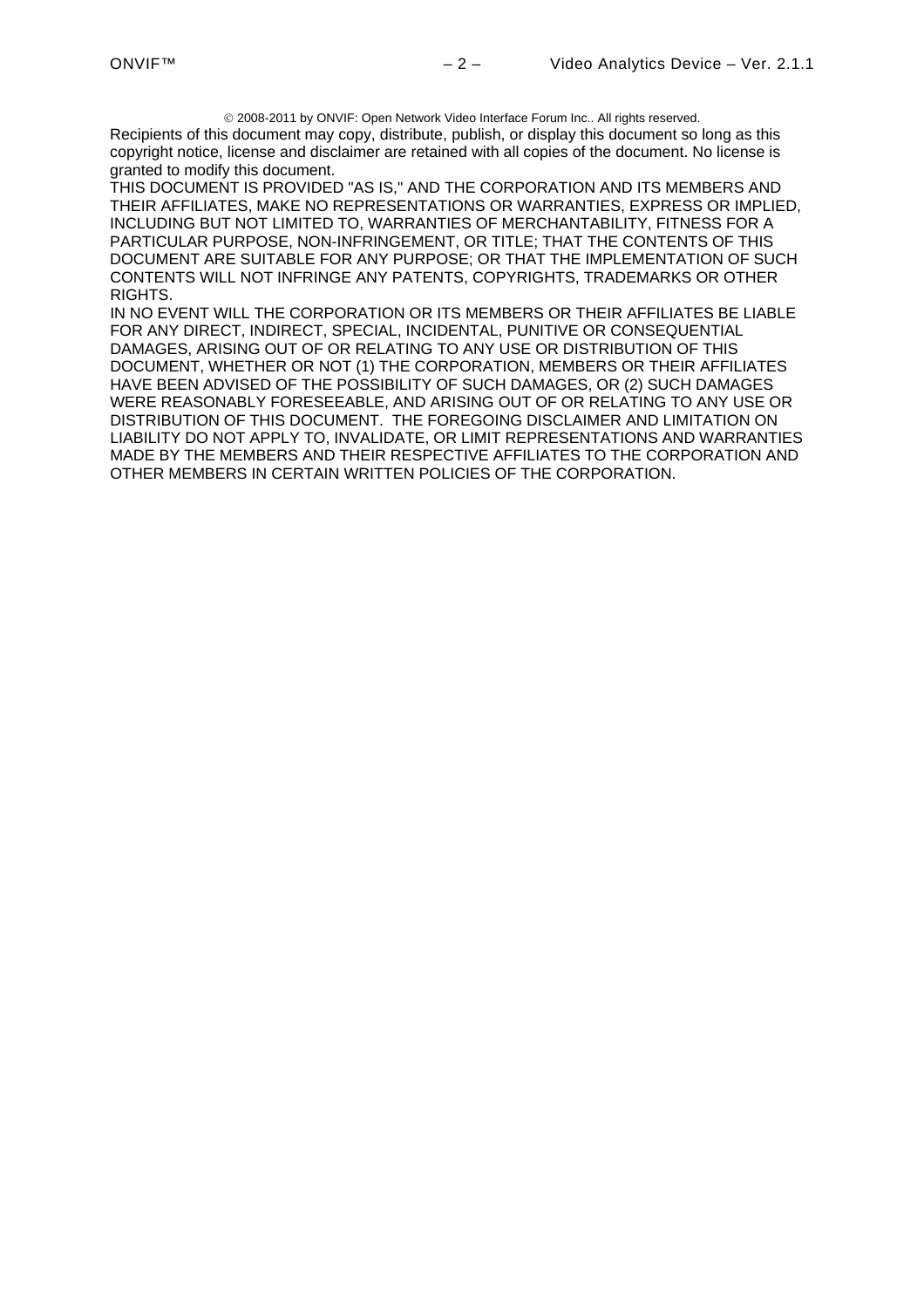# **CONTENTS**

| 1            | <b>Scope</b>                                                                         |                                  | 4   |
|--------------|--------------------------------------------------------------------------------------|----------------------------------|-----|
| $\mathbf{2}$ |                                                                                      | <b>Normative references</b>      | 4   |
| 3            |                                                                                      | <b>Terms and Definitions</b>     | 4   |
|              | 3.1                                                                                  |                                  |     |
|              | 3.2                                                                                  |                                  |     |
| 4            | Overview                                                                             |                                  | 5   |
| 5            |                                                                                      | <b>Analytics Device Service</b>  | 6   |
|              | 5.1<br>5.1.1<br>5.1.2<br>5.1.3<br>5.1.4<br>5.1.5<br>5.2                              |                                  |     |
|              | 5.2.1<br>5.2.2                                                                       |                                  |     |
|              | 5.3<br>5.3.1<br>5.3.2                                                                |                                  |     |
|              | 5.4<br>5.4.1<br>5.4.2<br>5.4.3<br>5.4.4<br>5.4.5                                     |                                  |     |
|              | 5.5                                                                                  |                                  |     |
|              | 5.6<br>5.6.1<br>5.6.2                                                                |                                  |     |
|              | 5.7<br>5.7.1<br>5.7.2<br>5.7.3<br>5.7.4<br>5.7.5<br>5.7.6<br>5.7.7<br>5.7.8<br>5.7.9 |                                  | .17 |
|              | 5.7.10                                                                               |                                  | 20  |
|              |                                                                                      | <b>Annex A. Revision History</b> |     |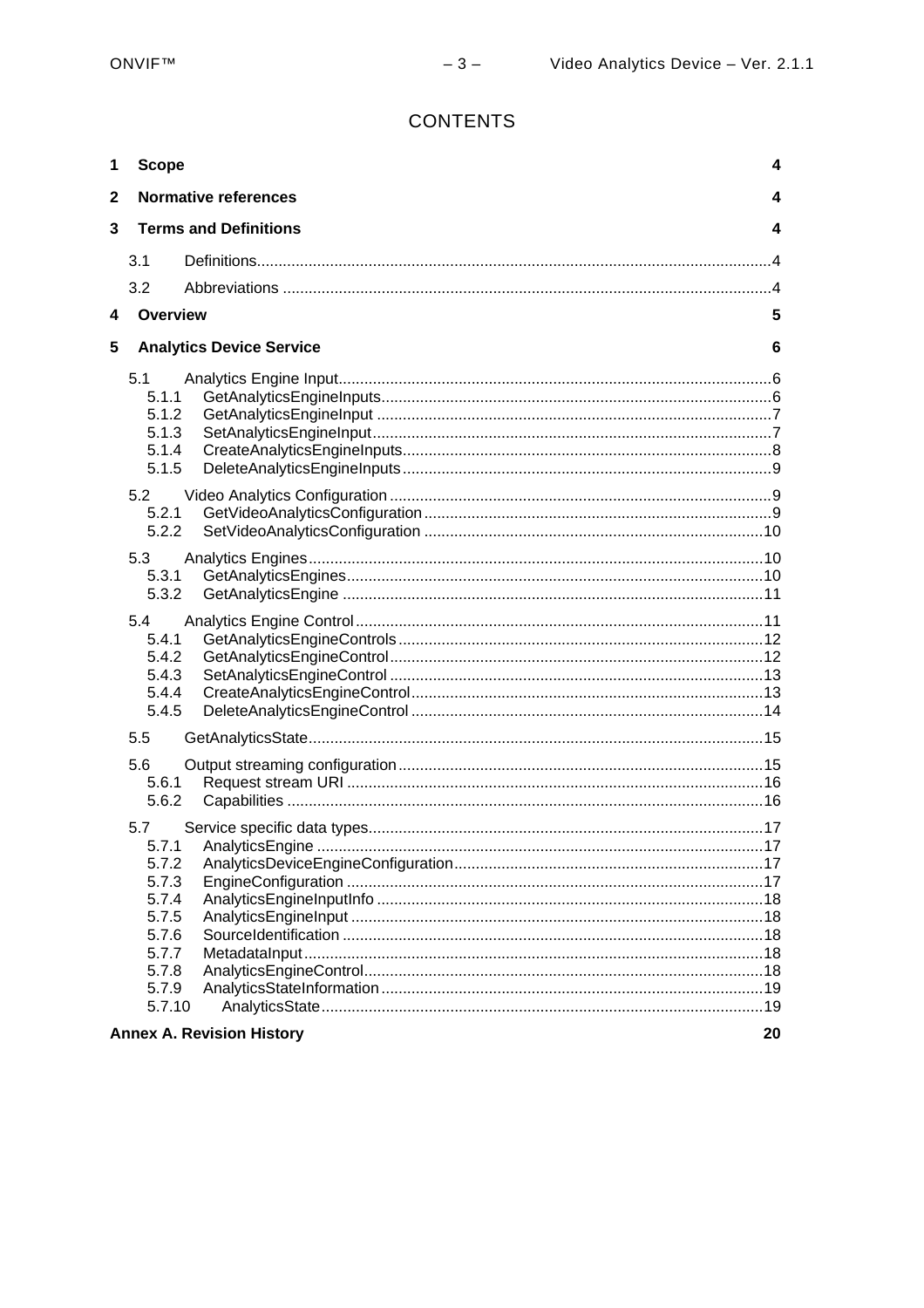## <span id="page-3-0"></span>**1 Scope**

This document defines the web service interface to control in- and outputs of a video analytics device.

Web service usage is outside of the scope of this document. Please refer to the ONVIF core specification.

## <span id="page-3-1"></span>**2 Normative references**

ONVIF Core Specification [<http://www.onvif.org/specs/core/ONVIF-Core-Specification-v211.pdf](http://www.onvif.org/specs/core/ONVIF-Core-Specification-v211.pdf)> ONVIF Media Service Specification [<http://www.onvif.org/specs/srv/media/ONVIF-Media-Service-Spec-v211.pdf>](http://www.onvif.org/specs/srv/media/ONVIF-Media-Service-Spec-v211.pdf) ONVIF Streaming Specification [<http://www.onvif.org/specs/stream/ONVIF-Streaming-Spec-v211.pdf](http://www.onvif.org/specs/stream/ONVIF-Streaming-Spec-v211.pdf)> ONVIF Video Analytics Specification [<http://www.onvif.org/specs/srv/analytics/ONVIF-VideoAnalytics-Service-Spec-v211.pdf>](http://www.onvif.org/specs/srv/analytics/ONVIF-VideoAnalytics-Service-Spec-v211.pdf)

## <span id="page-3-2"></span>**3 Terms and Definitions**

<span id="page-3-3"></span>

|  | 3.1 |  |  |  |  |  |  |  | <b>Definitions</b> |  |
|--|-----|--|--|--|--|--|--|--|--------------------|--|
|--|-----|--|--|--|--|--|--|--|--------------------|--|

| <b>Metadata</b>                                    | All streaming data except video and audio, including video analytics results, PTZ<br>position data and other metadata (such as textual data from POS applications).                                 |
|----------------------------------------------------|-----------------------------------------------------------------------------------------------------------------------------------------------------------------------------------------------------|
| Media stream                                       | Streamed video and / or audio data                                                                                                                                                                  |
| <b>Scene Description</b><br><b>Video Analytics</b> | Metadata output by video analytics describing object location and behaviour.<br>Algorithms or programs used to analyze video data and to generate data describing<br>object location and behaviour. |

## <span id="page-3-4"></span>**3.2 Abbreviations**

ONVIF Open Network Video Interface Forum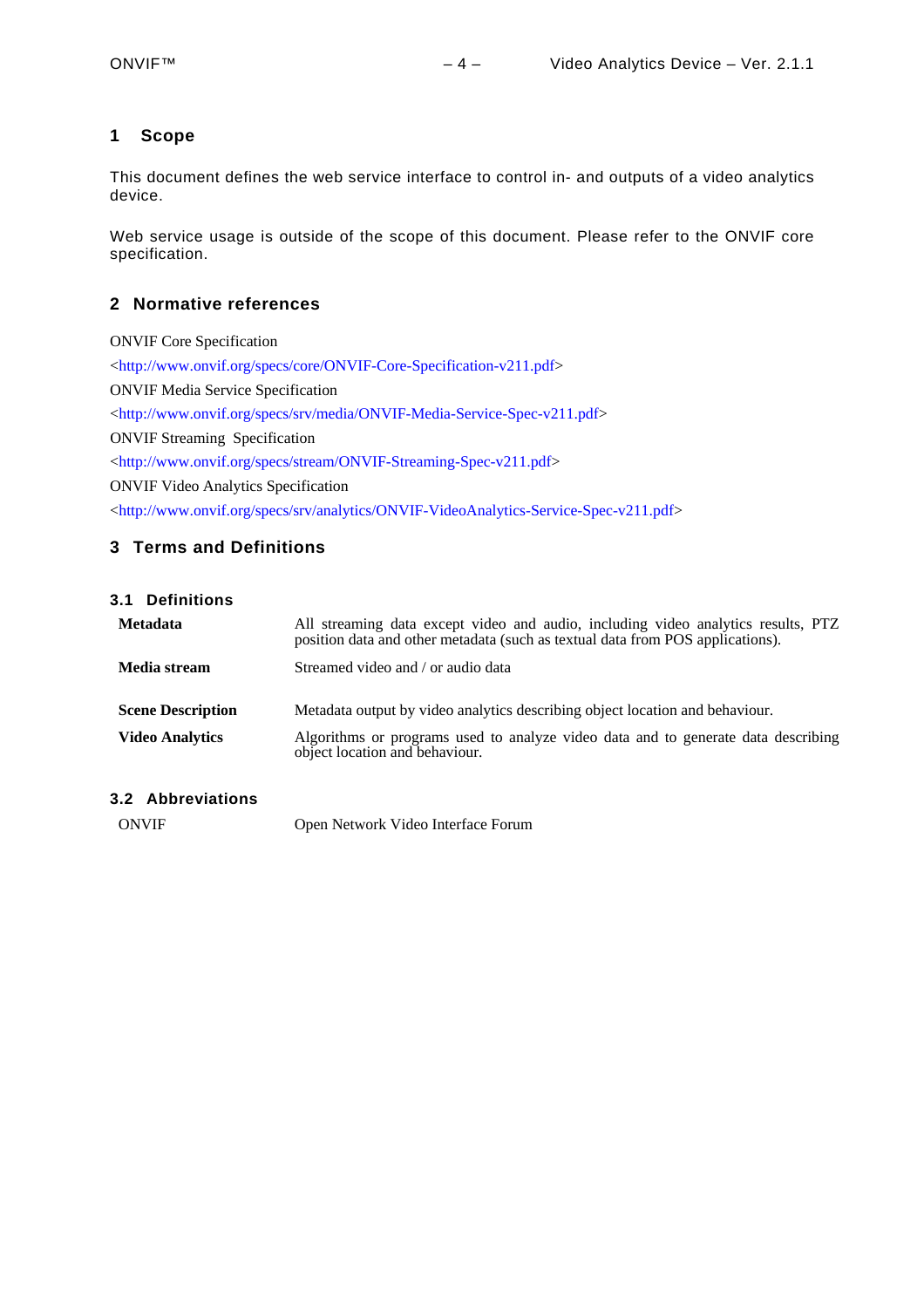#### <span id="page-4-0"></span>**4 Overview**

The Analytics Device Service has to be used for stand alone analytics devices (Network Video Analytics – NVA) which perform evaluation processes on media streams or metadata enhanced media streams. Evaluations may involve more than one media stream or metadata enhanced media stream at a time.

The Analytics Device Service receives media streams or metadata enhanced media streams from live-generating or storing devices. It could comprise decoder capabilities if analysis is being performed on uncompressed data.

The Analytics Device Service is being used by a Client to configure properties and functionality of a stand alone analytics device.

Backchannel capabilities are not provided by stand alone analytics devices.

The output of the Analytics Device Service can be obtained using the Event Service (ONVIF Core Specification), additionally the GetStreamUri command is supported.

WSDL for this service is specified in [http://www.onvif.org/ver10/analyticsdevice.wsdl.](http://www.onvif.org/ver10/analyticsdevice.wsdl)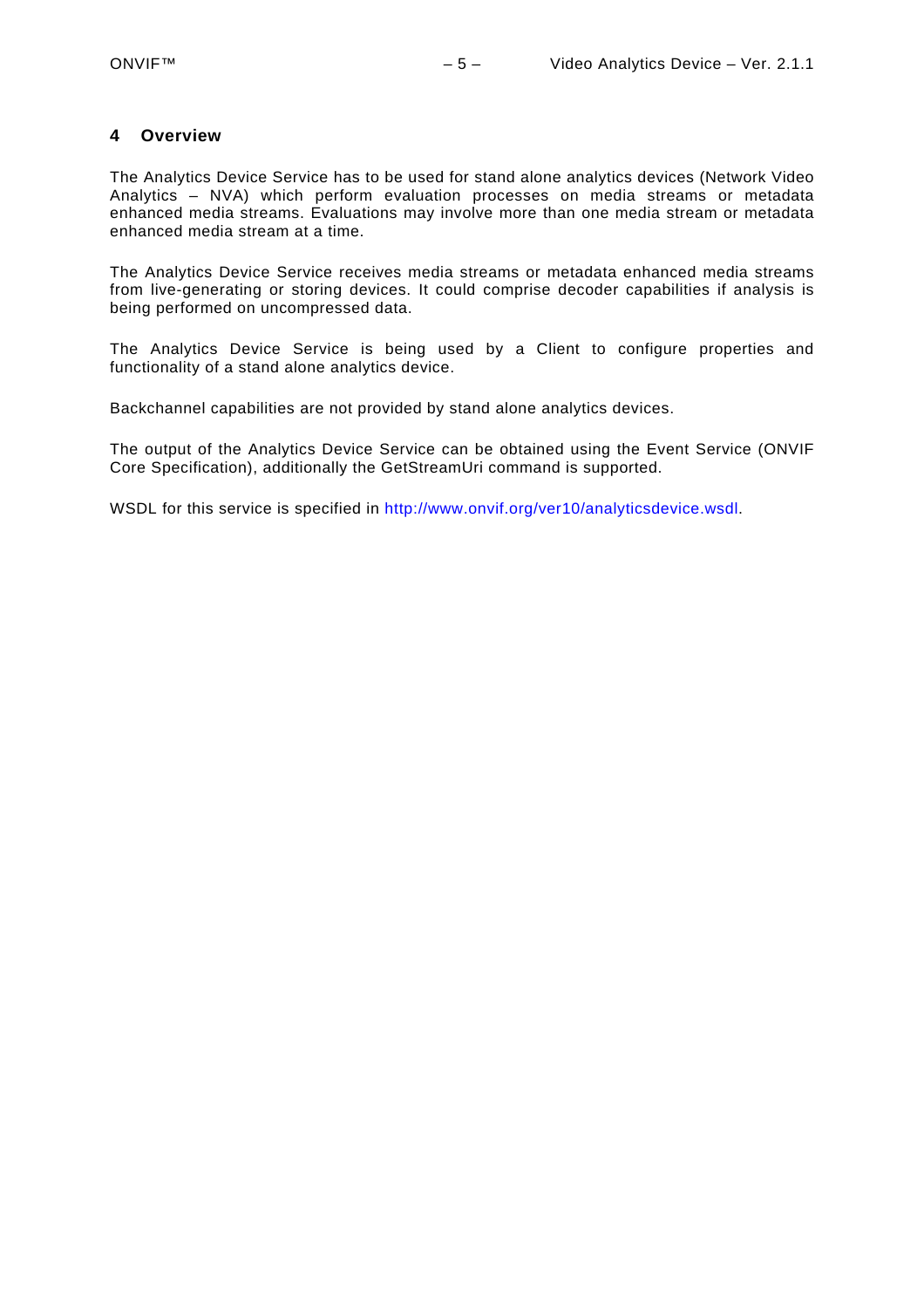## <span id="page-5-0"></span>**5 Analytics Device Service**

The Analytics Device Service relies on the ONVIF Receiver Service for receiving the data from other devices through receiver objects identified by ReceiverTokens. Mechanisms have to be provided to assign different tracks in the received RTSP stream to the appropriate AnalyticsEngine.

The central element in the configuration of an Analytics Device Service is the AnalyticsEngineControl. It comprises necessary tokens and descriptions for the service as well as the possibility of activation/deactivation for the particular AnalyticsEngineControl. AnalyticsEngineControl assembles the AnalyticsEngine with that configuration of analytics modules the AnalyticsEngine is composed of in effect and input streams on which the analysis will be applied. Additional elements allow for configuration of multicast parameter and subscriptions. The latter may be used to provide information about outputs being generated by the particular AnalyticsEngineControl.

An AnalyticsEngine could be either a single algorithm or a complete application, e.g. lost baggage. ONVIF Video Analytics Specification provides further details. Several parameter sets (VideoAnalyticsConfiguration) can exist in parallel for an AnalyticsEngine to allow for switching between e.g. day and night configurations. Additionally, a structure is provided (AnalyticsEngineInputInfo) to describe input configuration requirements for the particular AnalyticsEngine.

In order to enable adaptation of the AnalyticsEngine to different input data the description of the input being feed into the AnalyticsEngine has to be provided in the AnalyticsEngineInput element.

Changes of e.g. camera parameters while analysis is being performed may influence results of the analysis. Therefore, input parameter changes have to be reflected in the AnalyticsEngineInput structure.

All structures have to exist at least once when the service is started and could be filled in with default values where appropriate.

#### <span id="page-5-1"></span>**5.1 Analytics Engine Input**

The AnalyticsEngineInput structure describes the video and metadata input provided to a particular AnalyticsEngine. If more than one input source is being used there has to be an AnalyticsEngineInput element for each of the sources.

SourceIdentification: identifies the source the input is coming from (e.g. identification of the camera cluster, the particular camera and the profile being used)

VideoSource: information about the video source, in particular about the compression parameters being used

MetadataInput: describes the source metadata provisioning to be used for analysis

#### <span id="page-5-2"></span>**5.1.1 GetAnalyticsEngineInputs**

This operation lists all available analytics engine inputs for the device. The Analytics Device Service shall support the listing of available analytics engine inputs through the GetAnalyticsEngineInputs command.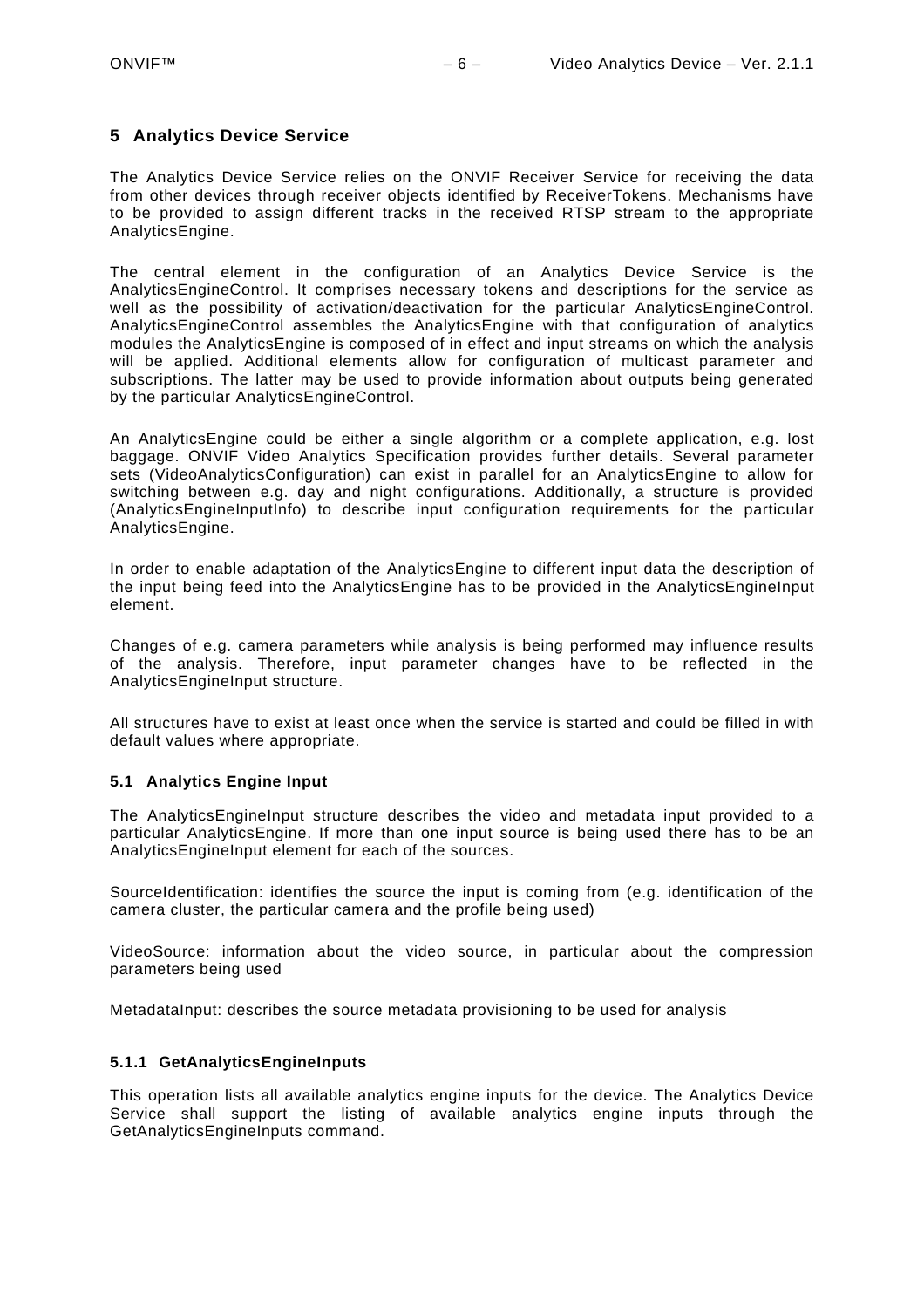| <b>GetAnalyticsEngineInputs</b>  | Access Class: READ MEDIA                                                                                                             |  |
|----------------------------------|--------------------------------------------------------------------------------------------------------------------------------------|--|
| Message name                     | <b>Description</b>                                                                                                                   |  |
| GetAnalyticsEngineInputsRequest  | This is an empty message.                                                                                                            |  |
| GetAnalyticsEngineInputsResponse | Contains a list of structures describing available<br>AnalyticsEngineInputs.<br>tt:AnalyticsEngineInput Configuration [1][unbounded] |  |
| <b>Fault codes</b>               | <b>Description</b>                                                                                                                   |  |
|                                  | No command specific faults!                                                                                                          |  |

## **Table 1: GetAnalyticsEngineInputs command**

## <span id="page-6-0"></span>**5.1.2 GetAnalyticsEngineInput**

The GetAnalyticsEngineInput command fetches the input configuration if the analytics engine input configuration token is known. An Analytics Device Service shall support the listing of an analytics engine input configuration through the GetAnalyticsEngineInput command.

| GetAnalyticsEngineInput                         |                                                                                                                           | Access Class: READ_MEDIA |  |  |
|-------------------------------------------------|---------------------------------------------------------------------------------------------------------------------------|--------------------------|--|--|
| Message name                                    | <b>Description</b>                                                                                                        |                          |  |  |
| GetAnalyticsEngineInputRequest                  | Contains the token of an existing analytics engine input<br>configuration.<br>tt:ReferenceToken ConfigurationToken [1][1] |                          |  |  |
| GetAnalyticsEngineInputResponse                 | Contains the requested analytics engine input configuration.<br>tt:AnalyticsEnginelnput Configuration [1][1]              |                          |  |  |
| <b>Fault codes</b>                              | <b>Description</b>                                                                                                        |                          |  |  |
| env:Sender<br>ter:InvalidArgVal<br>ter:NoConfig | The requested configuration indicated with<br><b>Configuration Token</b> does not exist.                                  |                          |  |  |

## **Table 2: GetAnalyticsEngineInput command**

## <span id="page-6-1"></span>**5.1.3 SetAnalyticsEngineInput**

This command changes the analytics engine input configuration. An Analytics Device Service shall support the modification of its analytics engine input configuration through this command.

#### **Table 3: SetAnalyticsEngineInput command**

| SetAnalyticsEngineInput |                    | Access Class: ACTUATE |
|-------------------------|--------------------|-----------------------|
| Message name            | <b>Description</b> |                       |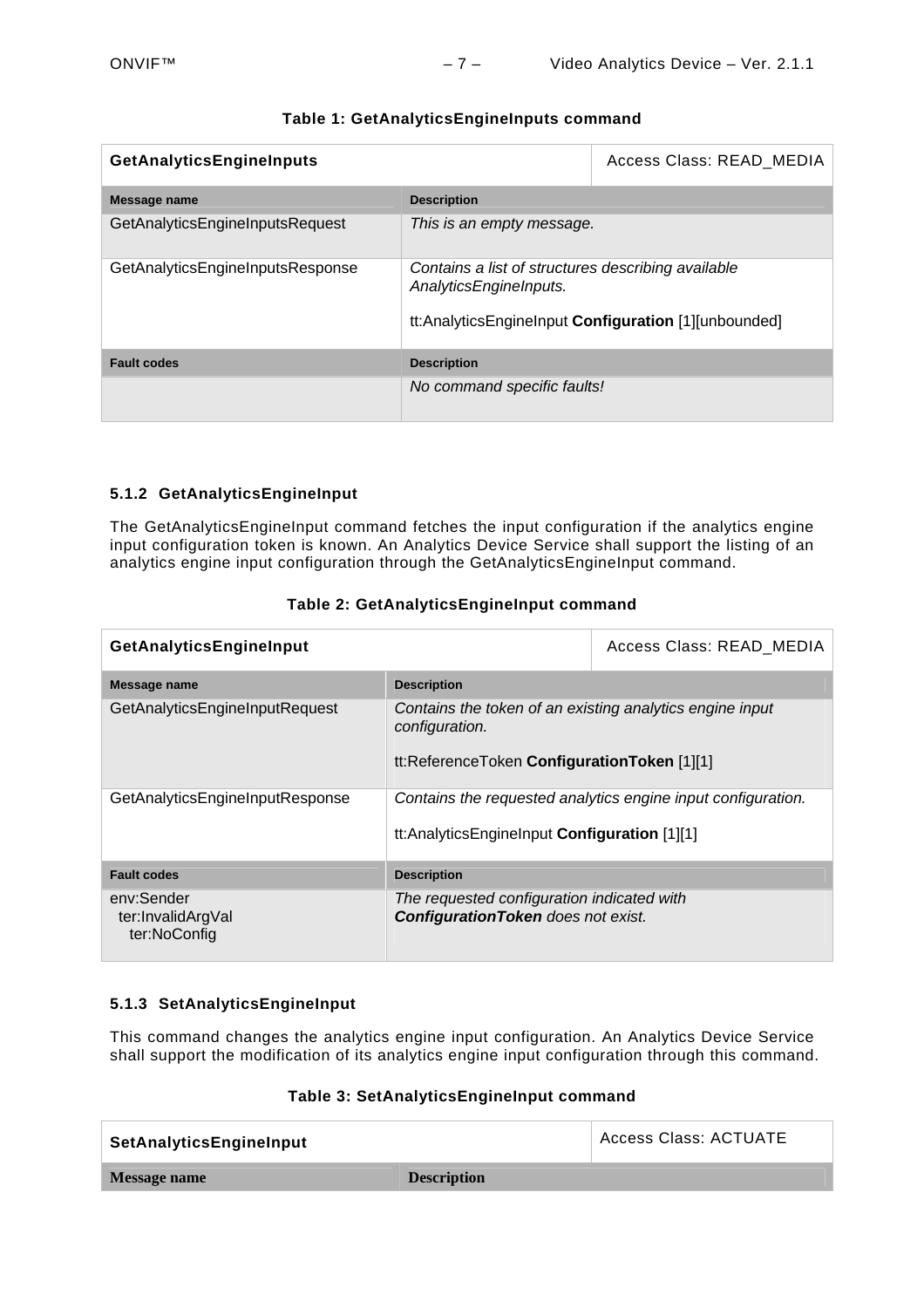| SetAnalyticsEngineInput - Request                    | The Configuration shall be the new configuration.<br>The ForcePersistence element determines if the<br>configuration changes shall be stored and remain after<br>reboot. If true, changes shall be persistent. If false, changes<br>MAY revert to previous values after reboot.<br>tt:AnalyticsEngineInput Configuration[1][1]<br>xs:boolean ForcePersistence [1][1] |  |  |
|------------------------------------------------------|----------------------------------------------------------------------------------------------------------------------------------------------------------------------------------------------------------------------------------------------------------------------------------------------------------------------------------------------------------------------|--|--|
| SetAnalyticsEngineInputResponse                      | This message is empty                                                                                                                                                                                                                                                                                                                                                |  |  |
| <b>Fault codes</b>                                   | <b>Description</b>                                                                                                                                                                                                                                                                                                                                                   |  |  |
| env:Sender<br>ter:InvalidArgVal<br>ter:invalidConfig | The configuration is not possible to set                                                                                                                                                                                                                                                                                                                             |  |  |
| env:Sender<br>ter:InvalidArgVal<br>ter:NoConfig      | The requested configuration indicated with<br><b>Configuration Token</b> does not exist.                                                                                                                                                                                                                                                                             |  |  |

## <span id="page-7-0"></span>**5.1.4 CreateAnalyticsEngineInputs**

This command generates analytics engine input configurations. An Analytics Device Service shall support the generation of analytics engine input configurations through this command.

| <b>CreateAnalyticsEngineInputs</b>                        | Access Class: ACTUATE                                                                                                                                                                                                                                                                                                                                                        |                                                      |  |
|-----------------------------------------------------------|------------------------------------------------------------------------------------------------------------------------------------------------------------------------------------------------------------------------------------------------------------------------------------------------------------------------------------------------------------------------------|------------------------------------------------------|--|
| Message name                                              | <b>Description</b>                                                                                                                                                                                                                                                                                                                                                           |                                                      |  |
| CreateAnalyticsEngineInputsRequest                        | The Configuration shall be the new configuration.<br>The ForcePersistence element determines if the<br>configuration shall be stored and remain after reboot. If true,<br>changes shall be persistent. If false, changes MAY revert to<br>previous values after reboot.<br>tt:AnalyticsEngineInput Configuration[1][unbounded]<br>xs:boolean ForcePersistence [1][unbounded] |                                                      |  |
| CreateAnalyticsEngineInputsResponse                       | Contains the configurations including generated<br>tokens.                                                                                                                                                                                                                                                                                                                   | tt:AnalyticsEngineInput Configuration[1][unbounded]  |  |
| <b>Fault codes</b>                                        | <b>Description</b>                                                                                                                                                                                                                                                                                                                                                           |                                                      |  |
| env:Sender<br>ter:InvalidArgVal<br>ter:invalidConfig      | The configurations are not possible to set                                                                                                                                                                                                                                                                                                                                   |                                                      |  |
| env:Receiver<br>ter:Action<br>ter:MaxAnalyticsEngineInput | objects has been reached.                                                                                                                                                                                                                                                                                                                                                    | The maximum number of supported AnalyticsEngineInput |  |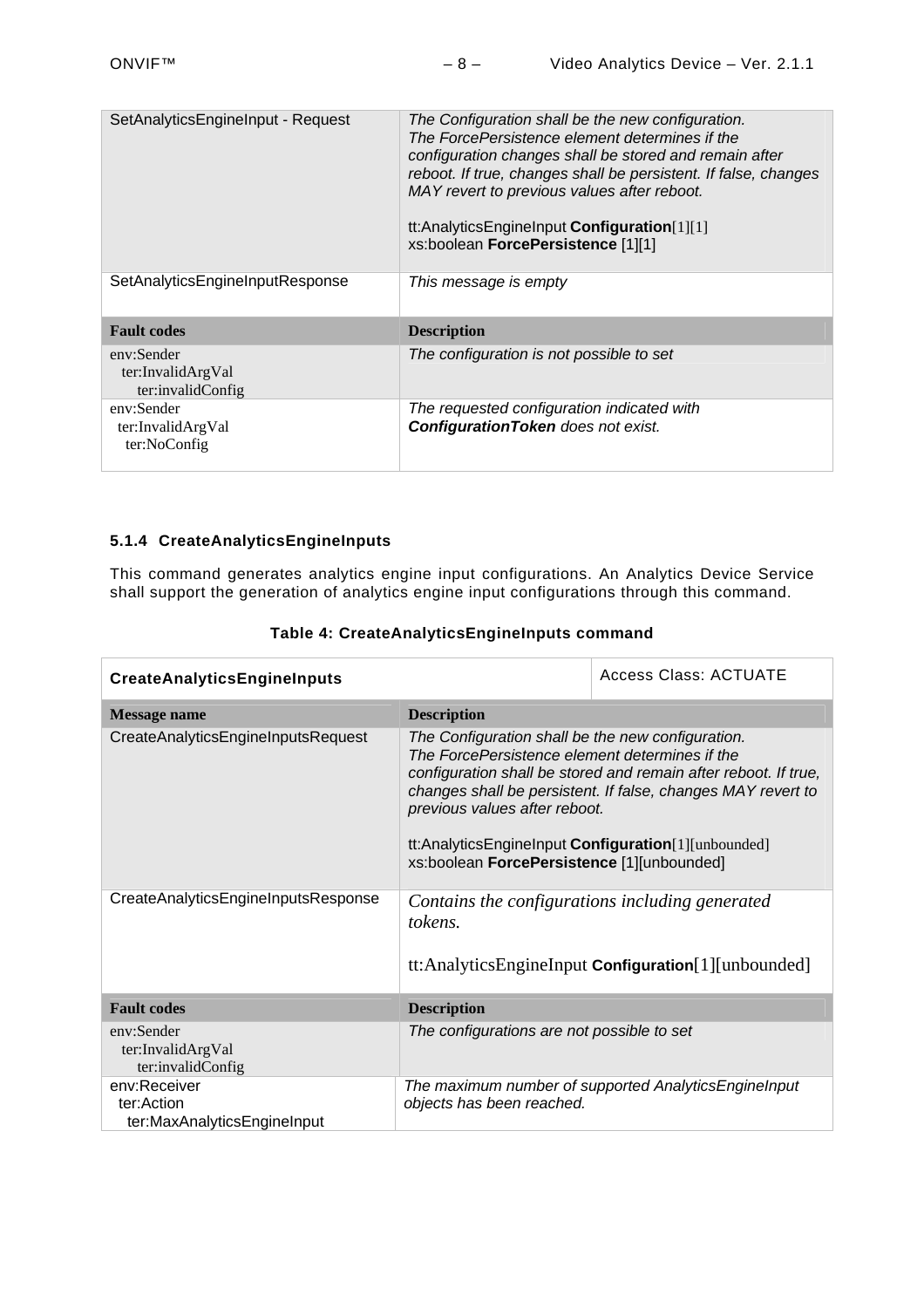## <span id="page-8-0"></span>**5.1.5 DeleteAnalyticsEngineInputs**

This command deletes analytics engine input configurations. An Analytics Device Service shall support the deletion of analytics engine input configurations through this command.

| DeleteAnalyticsEngineInputs                                   | Access Class: ACTUATE                                                                                                                        |                                                                |  |
|---------------------------------------------------------------|----------------------------------------------------------------------------------------------------------------------------------------------|----------------------------------------------------------------|--|
| Message name                                                  | <b>Description</b>                                                                                                                           |                                                                |  |
| DeleteAnalyticsEngineInputsRequest                            | Contains Configuration Tokens identifying the<br>AnalyticsEngineInputs to be deleted.<br>tt:ReferenceToken ConfigurationToken [1][unbounded] |                                                                |  |
| DeleteAnalyticsEngineInputsResponse                           | This message is empty                                                                                                                        |                                                                |  |
| <b>Fault codes</b>                                            | <b>Description</b>                                                                                                                           |                                                                |  |
| env:Sender<br>ter:InvalidArgVal<br>ter:NoAnalyticsEngineInput | The requested Analytics Enginelnput indicated with<br><b>Configuration Token</b> does not exist.                                             |                                                                |  |
| env:Sender                                                    |                                                                                                                                              | It is not possible to delete a specified AnalyticsEnginelnput. |  |
| ter: Action                                                   |                                                                                                                                              |                                                                |  |
| ter:CannotDeleteEngineInput                                   |                                                                                                                                              |                                                                |  |

## **Table 5: DeleteAnalyticsEngineInputs command**

## <span id="page-8-1"></span>**5.2 Video Analytics Configuration**

#### <span id="page-8-2"></span>**5.2.1 GetVideoAnalyticsConfiguration**

The GetVideoAnalyticsConfiguration command fetches the video analytics configuration if the video analytics configuration token is known. An Analytics Device Service shall support the listing of video analytics configuration through the GetVideoAnalyticsConfiguration command. All suitable video analytics configuration token can be found within available AnalyticsEngine configurations.

| GetVideoAnalyticsConfiguration                  |                                                                                                                    | Access Class: READ MEDIA |  |
|-------------------------------------------------|--------------------------------------------------------------------------------------------------------------------|--------------------------|--|
| Message name                                    | <b>Description</b>                                                                                                 |                          |  |
| GetVideoAnalyticsConfigurationRequest           | Contains the token of an existing video analytics<br>configuration.<br>tt:ReferenceToken ConfigurationToken [1][1] |                          |  |
| GetVideoAnalyticsConfigurationResponse          | Contains the requested video analytics configuration.<br>tt: VideoAnalyticsConfiguration Configuration [1][1]      |                          |  |
| <b>Fault codes</b>                              | <b>Description</b>                                                                                                 |                          |  |
| env:Sender<br>ter:InvalidArgVal<br>ter:NoConfig | The requested configuration indicated with<br><b>Configuration Token</b> does not exist.                           |                          |  |

#### **Table 6: GetVideoAnalyticsConfiguration command**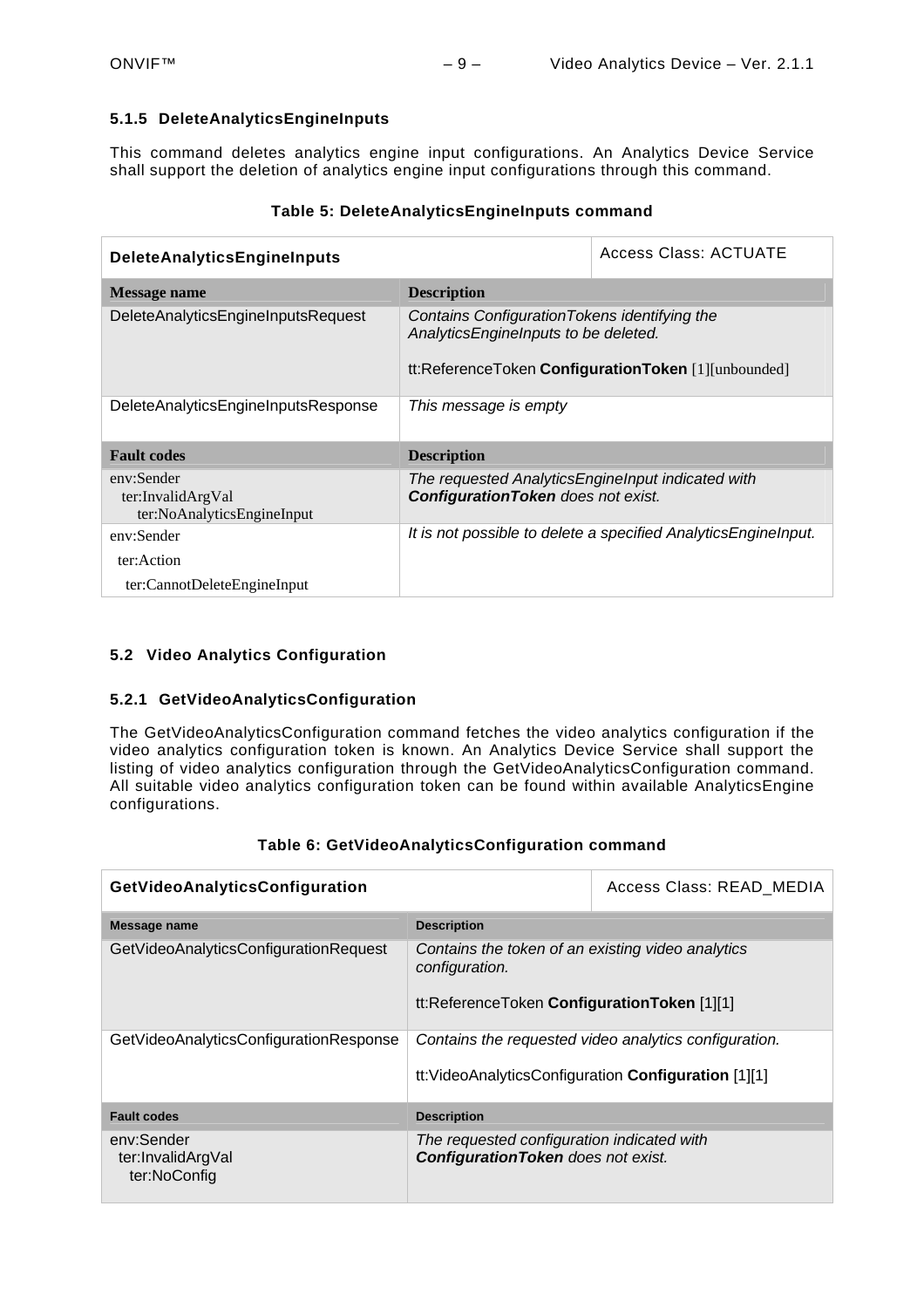#### <span id="page-9-0"></span>**5.2.2 SetVideoAnalyticsConfiguration**

This command changes the video analytics configuration. An Analytics Device Service shall support the modification of its analytics engine configuration through this command. If the SetVideoAnalyticsConfiguration command is being received by the Analytics Device Service the changes shall be applied also to the affected configuration if it is in active use.

#### **Table 7: SetVideoAnalyticsConfiguration command**

| SetVideoAnalyticsConfiguration                       | Access Class: ACTUATE                                                                                                                                                                                                                                                                                                                                                                                |  |  |
|------------------------------------------------------|------------------------------------------------------------------------------------------------------------------------------------------------------------------------------------------------------------------------------------------------------------------------------------------------------------------------------------------------------------------------------------------------------|--|--|
| Message name                                         | <b>Description</b>                                                                                                                                                                                                                                                                                                                                                                                   |  |  |
| SetVideoAnalyticsConfiguration -<br>Request          | The Configuration shall be the new configuration.<br>The ForcePersistence element determines if the<br>configuration changes shall be stored and remain after<br>reboot. If true, changes shall be persistent. If false,<br>changes MAY revert to previous values after reboot.<br>$tt:VideoAnalyticsConfiguration$ Configuration $\text{Configuration}[1][1]$<br>xs:boolean ForcePersistence [1][1] |  |  |
| SetVideoAnalyticsConfigurationResponse               | This message is empty                                                                                                                                                                                                                                                                                                                                                                                |  |  |
| <b>Fault codes</b>                                   | <b>Description</b>                                                                                                                                                                                                                                                                                                                                                                                   |  |  |
| env:Sender<br>ter:InvalidArgVal<br>ter:invalidConfig | The configuration is not possible to set                                                                                                                                                                                                                                                                                                                                                             |  |  |
| env:Sender<br>ter:InvalidArgVal<br>ter:NoConfig      | The requested configuration indicated with<br><b>Configuration Token</b> does not exist.                                                                                                                                                                                                                                                                                                             |  |  |

## <span id="page-9-1"></span>**5.3 Analytics Engines**

The structure returned by the commands defined herein contains a list of available VideoAnalyticsConfiguration for the particular AnalyticsEngine together with appropriate AnalyticsEngineInputInfo elements for each VideoAnalyticsConfiguration.

VideoAnalyticsConfiguration: description of configuration possibilities of the analytics engine

AnalyticsEngineInputInfo: information about input requirements of the analytics engine

#### <span id="page-9-2"></span>**5.3.1 GetAnalyticsEngines**

This operation lists all available analytics engines for the device. The Analytics Device Service shall support the listing of available analytics engines through the GetAnalyticsEngines command.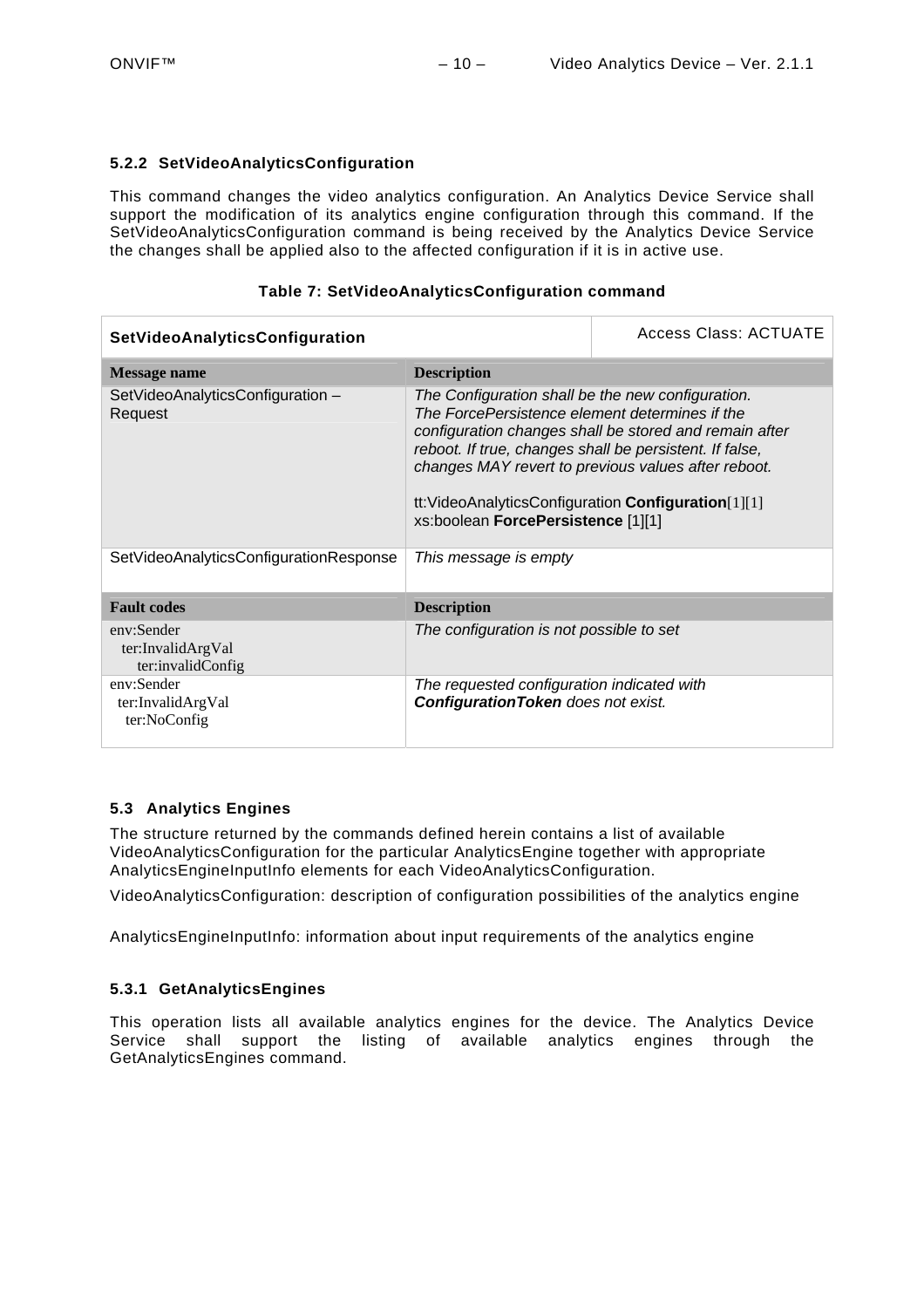| <b>GetAnalyticsEngines</b>  |                                                                                                                            | Access Class: READ MEDIA |
|-----------------------------|----------------------------------------------------------------------------------------------------------------------------|--------------------------|
| Message name                | <b>Description</b>                                                                                                         |                          |
| GetAnalyticsEnginesRequest  | This is an empty message.                                                                                                  |                          |
| GetAnalyticsEnginesResponse | Contains a list of structures describing available<br>AnalyticsEngines.<br>tt:AnalyticsEngine Configuration [1][unbounded] |                          |
| <b>Fault codes</b>          | <b>Description</b>                                                                                                         |                          |
|                             | No command specific faults!                                                                                                |                          |

## **Table 8: GetAnalyticsEngines command**

#### <span id="page-10-0"></span>**5.3.2 GetAnalyticsEngine**

The GetAnalyticsEngine command fetches the analytics engine if the analytics engine token is known. An Analytics Device Service shall support the listing of an analytics engine configuration through the GetAnalyticsEngine command.

| GetAnalyticsEngine                              |                                                                                          | Access Class: READ MEDIA |
|-------------------------------------------------|------------------------------------------------------------------------------------------|--------------------------|
| Message name                                    | <b>Description</b>                                                                       |                          |
| GetAnalyticsEngineRequest                       | Contains the token of an existing analytics engine.                                      |                          |
|                                                 | tt:ReferenceToken ConfigurationToken [1][1]                                              |                          |
| GetAnalyticsEngineResponse                      | Contains the requested Analytics Engine configuration.                                   |                          |
|                                                 | tt:AnalyticsEngine Configuration [1][1]                                                  |                          |
| <b>Fault codes</b>                              | <b>Description</b>                                                                       |                          |
| env:Sender<br>ter:InvalidArgVal<br>ter:NoConfig | The requested configuration indicated with<br><b>Configuration Token</b> does not exist. |                          |

#### **Table 9: GetAnalyticsEngine command**

#### <span id="page-10-1"></span>**5.4 Analytics Engine Control**

The AnalyticsEngineControl structure shall be used to exercise control through the commands defined in the following.

Name: friendly description

EngineToken: Token of the analytics engine (AnalyticsEngine) being controlled

EngineConfigToken: Token of the analytics engine configuration (VideoAnalyticsConfiguration) in effect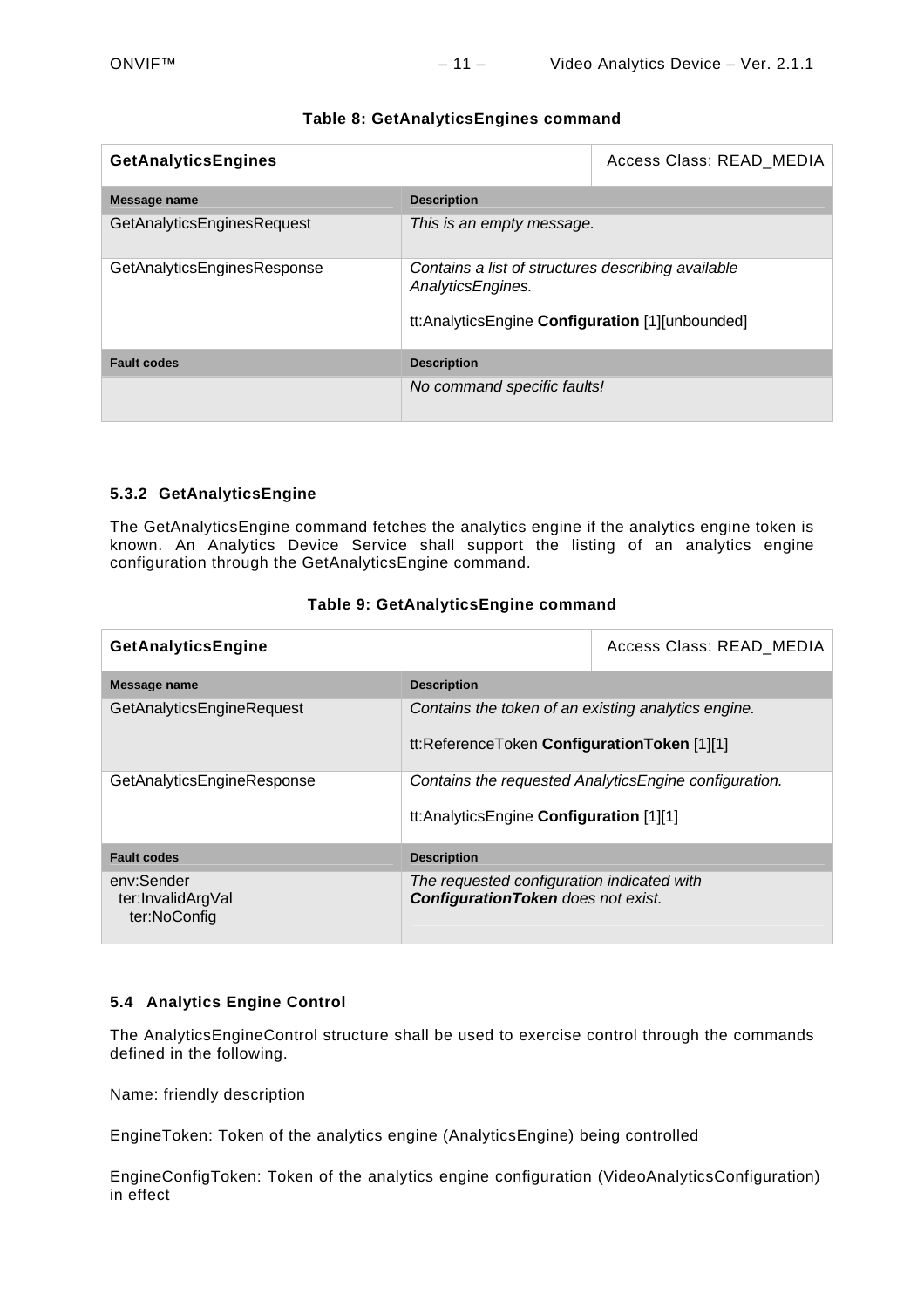InputToken: Tokens of the input (AnalyticsEngineInput) configuration applied

ReceiverToken: Tokens of the receiver providing media input data. The order of ReceiverToken shall exactly match the order of InputToken.

Multicast: parameter for multicast used to configure and control multicast of the metadata stream

Subscription: Description of Topics the controlled engine is reacting on

Mode: indicating the actual status for the controlled analysis (shall be either "Idle" or "Active")

#### <span id="page-11-0"></span>**5.4.1 GetAnalyticsEngineControls**

This operation lists all available analytics engine controls for the device. The Analytics Device Service shall support the listing of available analytics engine controls through the GetAnalyticsEngineControls command.

| <b>GetAnalyticsEngineControls</b>  |                                                                                                                                                       | Access Class: READ MEDIA |
|------------------------------------|-------------------------------------------------------------------------------------------------------------------------------------------------------|--------------------------|
| Message name                       | <b>Description</b>                                                                                                                                    |                          |
| GetAnalyticsEngineControlsRequest  | This is an empty message.                                                                                                                             |                          |
| GetAnalyticsEngineControlsResponse | Contains a list of structures describing available<br>AnalyticsEngineControls.<br>tt:AnalyticsEngineControl AnalyticsEngineControls<br>[1][unbounded] |                          |
| <b>Fault codes</b>                 | <b>Description</b>                                                                                                                                    |                          |
|                                    | No command specific faults!                                                                                                                           |                          |

#### **Table 10: GetAnalyticsEngineControls command**

#### <span id="page-11-1"></span>**5.4.2 GetAnalyticsEngineControl**

The GetAnalyticsEngineControl command fetches the analytics engine control if the analytics engine control token is known. An Analytics Device Service shall support the listing of analytics engine control configuration through the GetAnalyticsEngineControl command.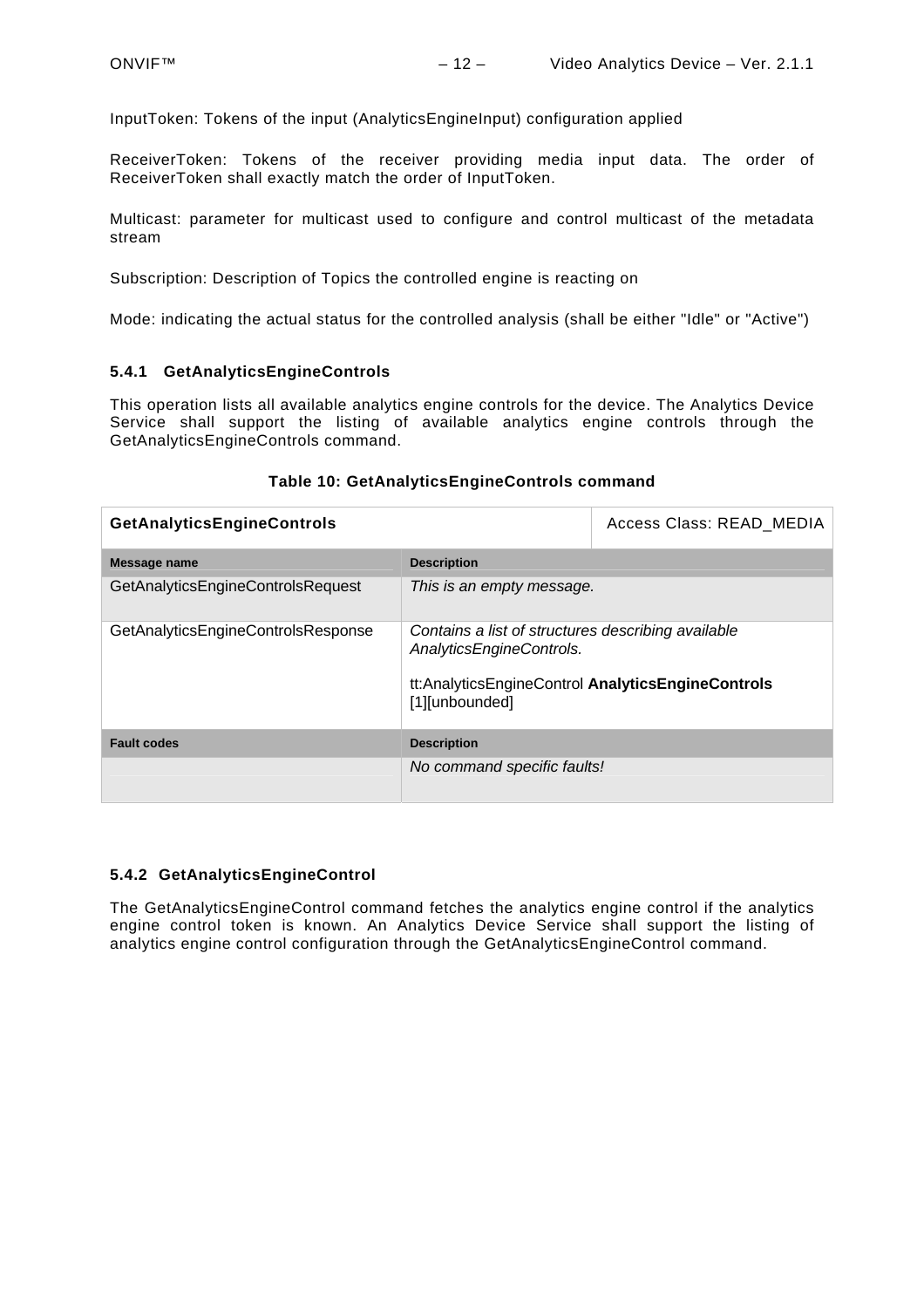| GetAnalyticsEngineControl                       |                                                                                                                   | Access Class: READ MEDIA |
|-------------------------------------------------|-------------------------------------------------------------------------------------------------------------------|--------------------------|
| Message name                                    | <b>Description</b>                                                                                                |                          |
| <b>GetAnalyticsEngineControlRequest</b>         | Contains the token of an existing Analytics Engine Control.<br>tt:ReferenceToken ConfigurationToken [1][1]        |                          |
| GetAnalyticsEngineControlResponse               | Contains the requested AnalyticsEngineControl<br>configuration.<br>tt:AnalyticsEngineControl Configuration [1][1] |                          |
| <b>Fault codes</b>                              | <b>Description</b>                                                                                                |                          |
| env:Sender<br>ter:InvalidArgVal<br>ter:NoConfig | The requested configuration indicated with<br><b>Configuration Token</b> does not exist.                          |                          |

## **Table 11: GetAnalyticsEngineControl command**

## <span id="page-12-0"></span>**5.4.3 SetAnalyticsEngineControl**

This command changes the AnalyticsEngineControl configuration. An Analytics Device Service shall support the modification of its analytics engine control configuration through this command.

| SetAnalyticsEngineControl                            |                                                                                                                                                                                                                                           | Access Class: ACTUATE                                                                                                     |
|------------------------------------------------------|-------------------------------------------------------------------------------------------------------------------------------------------------------------------------------------------------------------------------------------------|---------------------------------------------------------------------------------------------------------------------------|
| Message name                                         | <b>Description</b>                                                                                                                                                                                                                        |                                                                                                                           |
| SetAnalyticsEngineControlRequest                     | The Configuration shall be the new configuration.<br>The ForcePersistence element determines if the<br>MAY revert to previous values after reboot.<br>tt:AnalyticsEngineControl Configuration[1][1]<br>xs:boolean ForcePersistence [1][1] | configuration changes shall be stored and remain after<br>reboot. If true, changes shall be persistent. If false, changes |
| SetAnalyticsEngineControlResponse                    | This message is empty                                                                                                                                                                                                                     |                                                                                                                           |
| <b>Fault codes</b>                                   | <b>Description</b>                                                                                                                                                                                                                        |                                                                                                                           |
| env:Sender<br>ter:InvalidArgVal<br>ter:invalidConfig | The configuration is not possible to set                                                                                                                                                                                                  |                                                                                                                           |
| env:Sender<br>ter:InvalidArgVal<br>ter:NoConfig      | The requested configuration indicated with<br><b>Configuration Token</b> does not exist.                                                                                                                                                  |                                                                                                                           |

## **Table 12: SetAnalyticsEngineControl command**

## <span id="page-12-1"></span>**5.4.4 CreateAnalyticsEngineControl**

CreateAnalyticsEngineControl shall create a new control object. Mode shall be set to "idle". To change the mode to "active" the SetAnalyticsEngineControl command can be used. An Analytics Device Service shall support the creation of control objects through this command.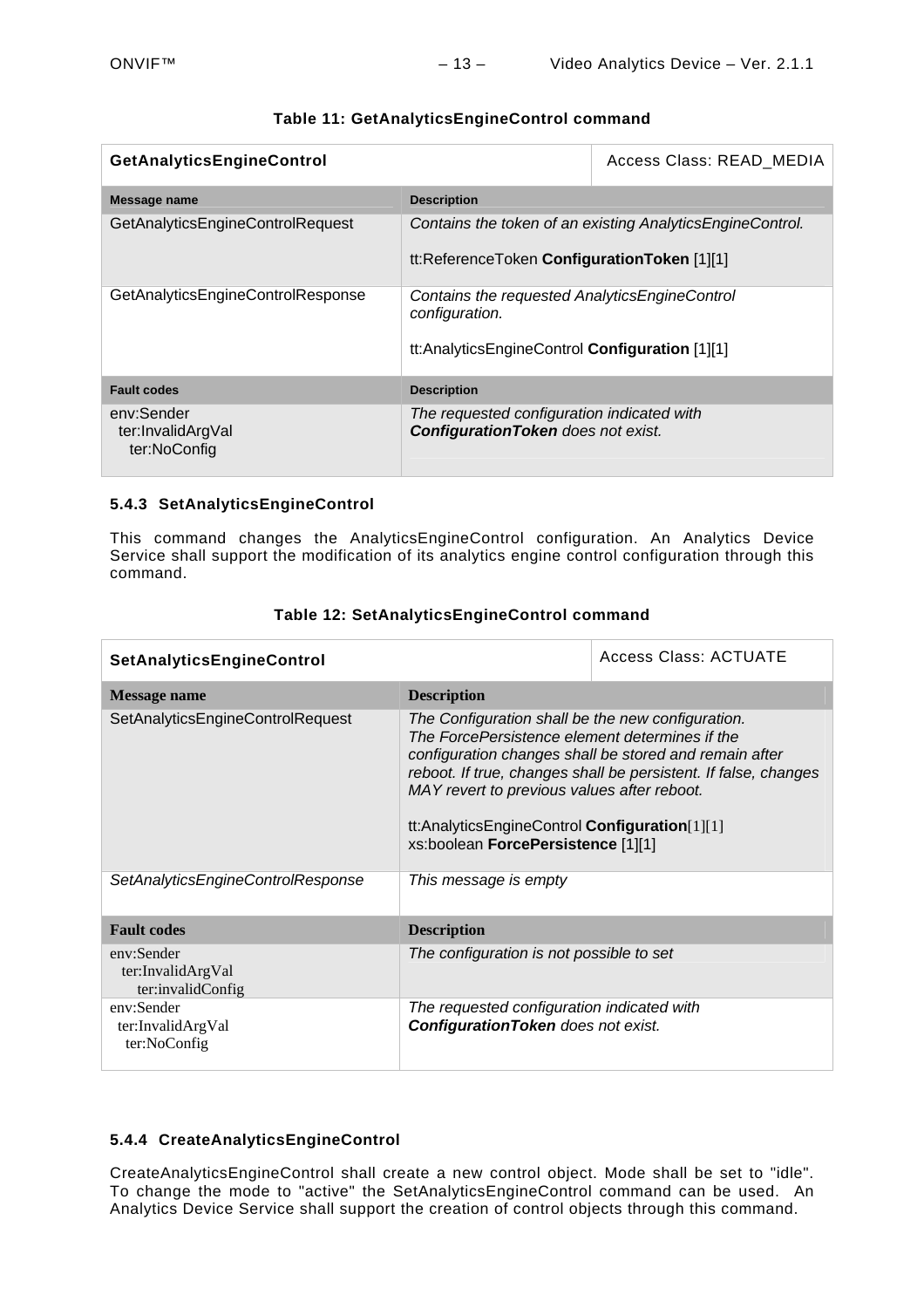| <b>CreateAnalyticsEngineControl</b>                                 |                                                                                                    | <b>Access Class: ACTUATE</b>                           |
|---------------------------------------------------------------------|----------------------------------------------------------------------------------------------------|--------------------------------------------------------|
| Message name                                                        | <b>Description</b>                                                                                 |                                                        |
| CreateAnalyticsEngineControlRequest                                 | The Configuration shall be the new configuration.<br>tt:AnalyticsEngineControl Configuration[1][1] |                                                        |
| CreateAnalyticsEngineControlResponse                                | token.<br>tt:AnalyticsEngineControl Configuration $[1][1]$                                         | Contains the configuration including the generated     |
| <b>Fault codes</b>                                                  | <b>Description</b>                                                                                 |                                                        |
| env:Sender<br>ter:InvalidArgVal<br>ter:AnalyticsEngineControlExists | An AnalyticsEngineControl with the token<br><b>Configuration Token already exists.</b>             |                                                        |
| env:Receiver<br>ter:Action<br>ter:MaxAnalyticsEngineControl         | objects has been reached.                                                                          | The maximum number of supported AnalyticsEngineControl |
| env:Sender<br>ter:InvalidArgVal<br>ter:invalidConfig                | The configuration is not possible to set                                                           |                                                        |

## **Table 13: CreateAnalyticsEngineControl command**

## <span id="page-13-0"></span>**5.4.5 DeleteAnalyticsEngineControl**

DeleteAnalyticsEngineControl shall delete a control object. An Analytics Device Service shall support the deletion of control objects through this command.

| <b>DeleteAnalyticsEngineControl</b>                             |                                                                                                                                        | Access Class: ACTUATE                               |
|-----------------------------------------------------------------|----------------------------------------------------------------------------------------------------------------------------------------|-----------------------------------------------------|
| Message name                                                    | <b>Description</b>                                                                                                                     |                                                     |
| DeleteAnalyticsEngineControlRequest                             | Contains the <b>Configuration Token</b> of the<br>AnalyticsEngineControl to be deleted.<br>tt:ReferenceToken ConfigurationToken [1][1] |                                                     |
| DeleteAnalyticsEngineControlResponse                            | This message is empty.                                                                                                                 |                                                     |
| <b>Fault codes</b>                                              | <b>Description</b>                                                                                                                     |                                                     |
| env:Sender<br>ter:InvalidArgVal<br>ter:NoAnalyticsEngineControl | <b>ConfigurationToken</b> does not exist.                                                                                              | The requested AnalyticsEngineControl indicated with |
| env:Sender<br>ter:Action<br>ter:CannotDeleteControl             | It is not possible to delete the specified<br>AnalyticsEngineControl.                                                                  |                                                     |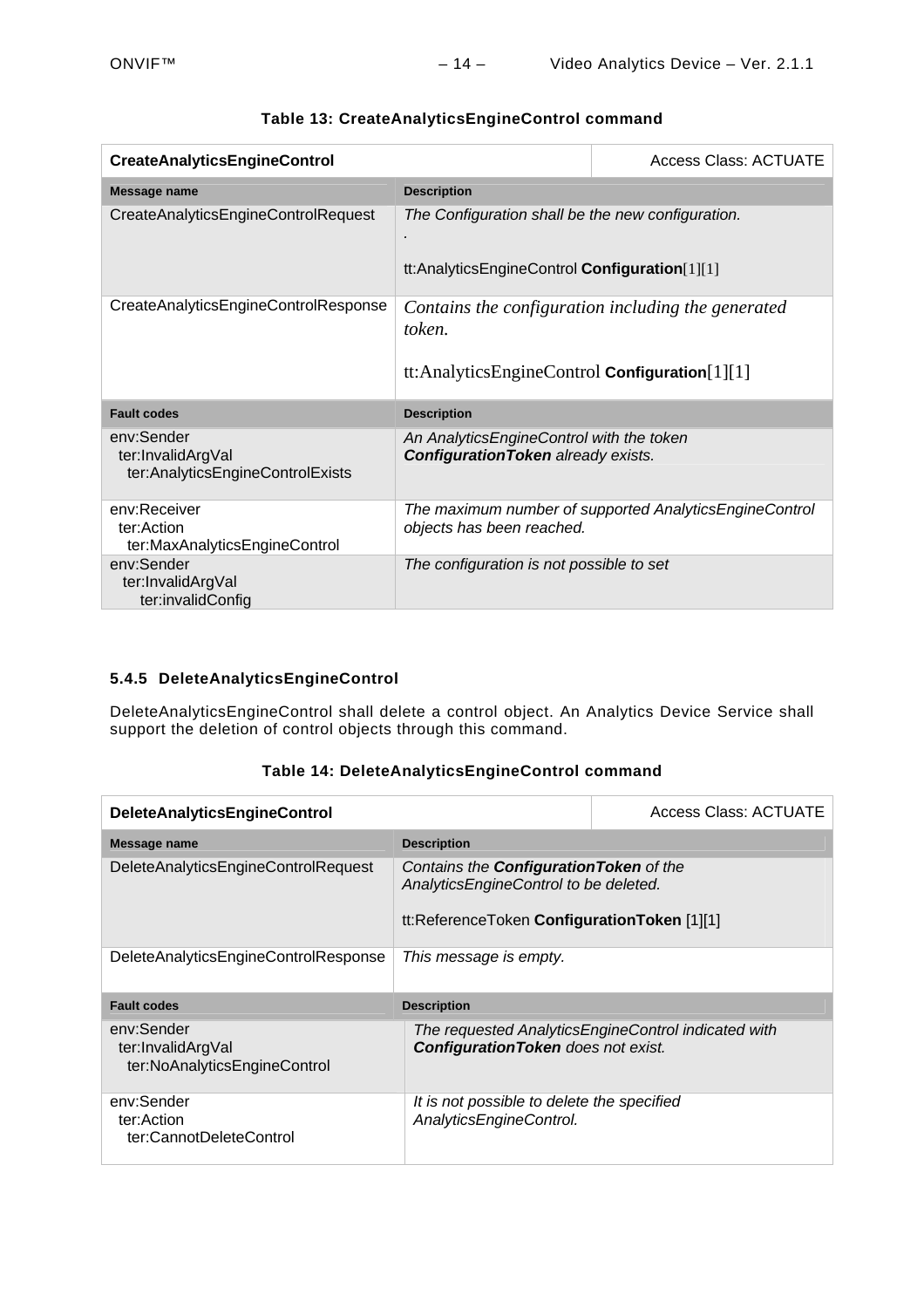#### <span id="page-14-0"></span>**5.5 GetAnalyticsState**

GetAnalyticsState returns status information of the referenced AnalyticsEngineControl object. The structure AnalyticsStateInformation is expandable. The expansion shall be used to convey additional state information about substructures. E.g. an AnalyticsEngine is composed of different analytics algorithms for which state information should be provided. The state element of AnalyticsStateInformation always holds an aggregated state of all substructures.

An Analytics Device Service shall support state information provisioning through this command.

**ConfigurationToken** shall be the identification of the AnalyticsEngineControl for which the state information is requested

**State** shall hold the aggregated state over all substructures of the AnalyticsEngineControl. A device shall apply the following rules to compute aggregate state:

| Idle            | The state of all substructures is "Idle"                                                                |
|-----------------|---------------------------------------------------------------------------------------------------------|
| PartiallyActive | least one of the substructures has state "Active", all other<br>Atl<br>substructures have state "Idle". |
| Active          | The state of all substructures is "Active"                                                              |
| Error           | At least one of the substructures has state "Error"                                                     |

**Error**, if present, shall hold an implementation defined string value that describes the error.

#### **Table 15: GetAnalyticsState**

| <b>GetAnalyticsState</b>                                        |                                                                                                                 | Access Class: READ MEDIA                                                                                               |
|-----------------------------------------------------------------|-----------------------------------------------------------------------------------------------------------------|------------------------------------------------------------------------------------------------------------------------|
| Message name                                                    | <b>Description</b>                                                                                              |                                                                                                                        |
| GetAnalyticsStateRequest                                        | for which to get the state.                                                                                     | Contains the <b>Configuration Token</b> of the Analytics Engine Control<br>tt:ReferenceToken ConfigurationToken [1][1] |
| GetAnalyticsStateResponse                                       | The <b>State</b> shall hold the state of the AnalyticsEngineControl.<br>tt:AnalyicsStateInformation State[1][1] |                                                                                                                        |
| <b>Fault codes</b>                                              | <b>Description</b>                                                                                              |                                                                                                                        |
| env:Sender<br>ter:InvalidArgVal<br>ter:NoAnalyticsEngineControl | <b>AnalyticsEngineControl.</b>                                                                                  | The Configuration Token does not reference an existing                                                                 |

## <span id="page-14-1"></span>**5.6 Output streaming configuration**

An Analytics Device Service provides a real-time streaming interface as specified in in the ONVIF Streaming Service Specification by acting as an RTSP server. Instead of the token identifying the profile being used in a Media Profile, the token identifying the AnalyticsEngineControl will be used on an Analytics Device Service.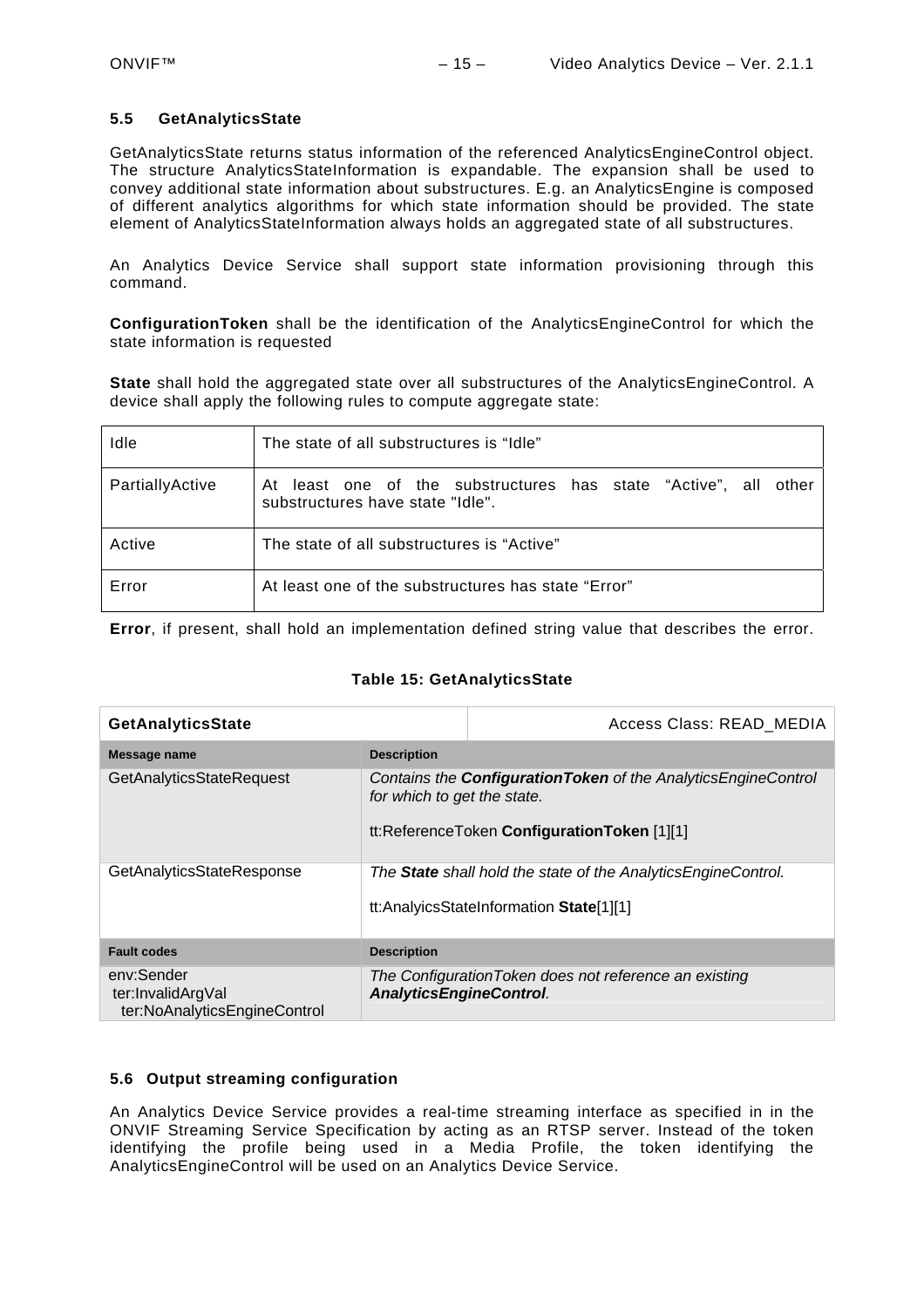#### <span id="page-15-0"></span>**5.6.1 Request stream URI**

This operation requests a URI that can be used to initiate a live stream using RTSP as the control protocol. The URI is valid only as it is specified in the response or until the AnalyticsEngineControl is reconfigured. The Analytics Device Service shall support the retrieval of a stream URI for a specific analytics engine control through the GetAnalyticsDeviceStreamUri command.

#### **Table 16: GetAnalyticsDeviceStreamUri command**

| GetAnalyticsDeviceStreamUri                                     |                                                                                                                                                 | Access Class: READ MEDIA                                                                                                                                                                                                                                                                                    |
|-----------------------------------------------------------------|-------------------------------------------------------------------------------------------------------------------------------------------------|-------------------------------------------------------------------------------------------------------------------------------------------------------------------------------------------------------------------------------------------------------------------------------------------------------------|
| Message name                                                    | <b>Description</b>                                                                                                                              |                                                                                                                                                                                                                                                                                                             |
| GetAnalyticsDeviceStreamUriRequest                              | tunneling of the media stream over different network<br>protocols.<br>the analytics engine control to use.<br>tt:StreamSetup StreamSetup [1][1] | The StreamSetup element contains two parts. StreamType<br>defines if a unicast or multicast media stream is requested.<br>Transport specifies a chain of transport protocols defining the<br>The AnalyticsEngineControlToken element shall indicate<br>tt:ReferenceToken AnalyticsEngineControlToken [1][1] |
| GetAnalyticsDeviceStreamUriResponse                             | xs:anyURI Uri $[1][1]$                                                                                                                          | Contains the Uri to be used for requesting the media stream                                                                                                                                                                                                                                                 |
| <b>Fault codes</b>                                              | <b>Description</b>                                                                                                                              |                                                                                                                                                                                                                                                                                                             |
| env:Sender<br>ter:InvalidArgVal<br>ter:NoAnalyticsEngineControl | The requested configuration indicated with<br>AnalyticsEngineControlToken does not exist.                                                       |                                                                                                                                                                                                                                                                                                             |
| env:Sender<br>ter:InvalidArgVal<br>ter:InvalidStreamSetup       | Specification of StreamType or Transport part in<br><b>StreamSetup</b> is not supported.                                                        |                                                                                                                                                                                                                                                                                                             |
| env:Sender<br>ter:OperationProhibited<br>ter:StreamConflict     | Specification of StreamType or Transport part in<br><b>StreamSetup</b> causes conflict with other streams.                                      |                                                                                                                                                                                                                                                                                                             |

#### <span id="page-15-1"></span>**5.6.2 Capabilities**

The capabilities reflect optional functions and functionality of a service. The information is static and does not change during device operation. Currently there are no capabilites defined for this service.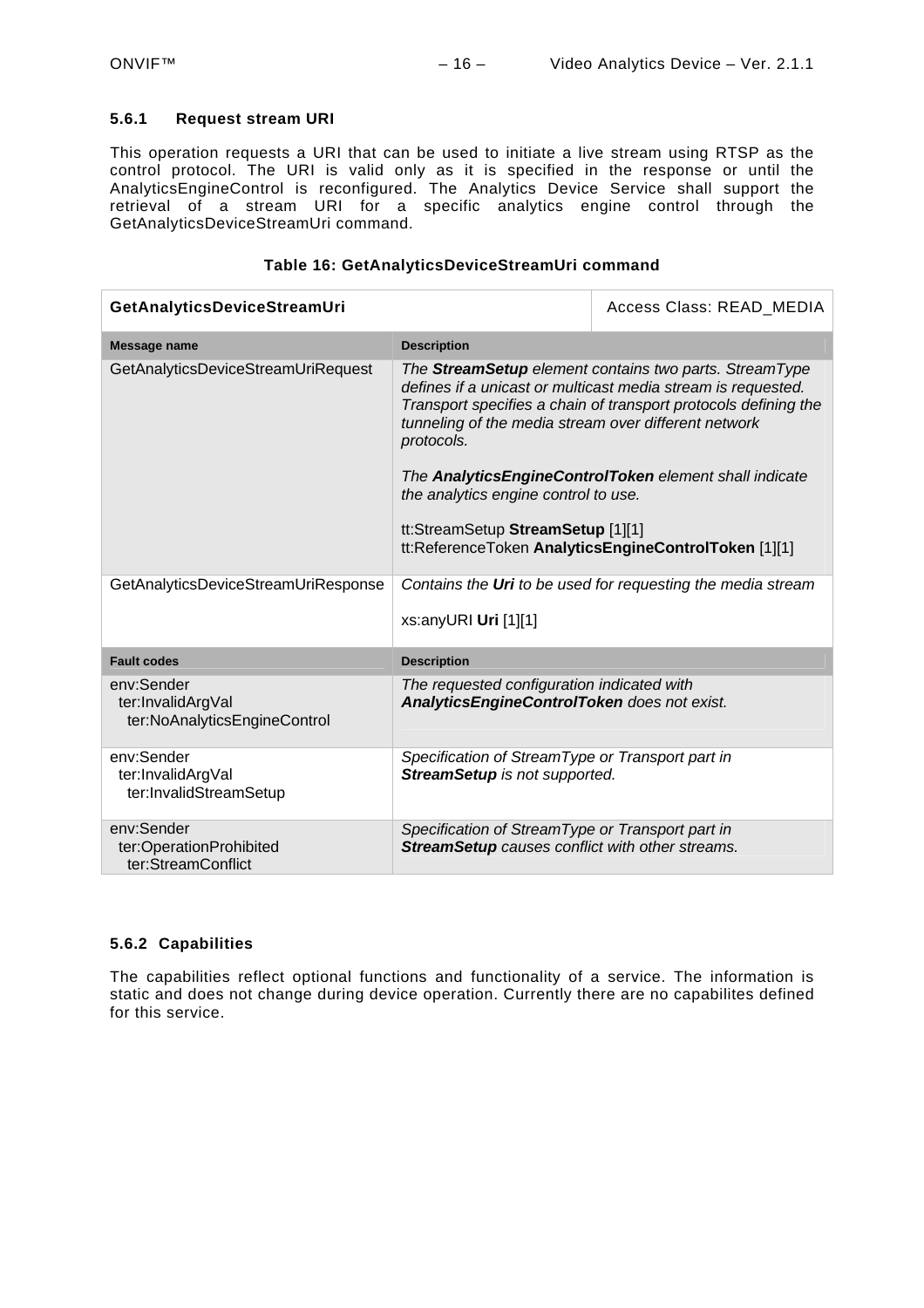| <b>GetServiceCapabilities</b>      |                                                                                                                                                                       | Access Class: PRE AUTH |
|------------------------------------|-----------------------------------------------------------------------------------------------------------------------------------------------------------------------|------------------------|
| Message name                       | <b>Description</b>                                                                                                                                                    |                        |
| GetServiceCapabilitiesReque<br>st  | This is an empty message.                                                                                                                                             |                        |
| GetServiceCapabilitiesRespo<br>nse | The capability response message contains the requested service<br>capabilities using a hierarchical XML capability structure.<br>tad:Capabilities Capabilities [1][1] |                        |
| <b>Fault codes</b>                 | <b>Description</b>                                                                                                                                                    |                        |
|                                    | No command specific faults!                                                                                                                                           |                        |

## **Table 17: GetServiceCapabilities command**

## <span id="page-16-0"></span>**5.7 Service specific data types**

#### <span id="page-16-1"></span>**5.7.1 AnalyticsEngine**

```
<xs:complexType name="AnalyticsEngine"/> 
   <xs:extension base= "tt:ConfigurationEntity/"> 
    <xs:element name="name" type="xs:string"/> 
    <xs:element name="AnalyticsEngineConfiguration" type= 
            "tt:AnalyticsDeviceEngineConfiguration/>
```
</xs:complexType>

- **name**  Additional user friendly denomination.
- **AnalyticsEngineConfiguration**  Contains information about engine configurations available.

#### <span id="page-16-2"></span>**5.7.2 AnalyticsDeviceEngineConfiguration**

```
<xs:complexType name="AnalyticsDeviceEngineConfiguration"/> 
   <xs:element name="EngineConfiguration" type= "tt:EngineConfiguration
           maxOccurs="unbounded"/>
```
</xs:complexType>

**EngineConfiguration** 

List of possible analytics engine configurations.

#### <span id="page-16-3"></span>**5.7.3 EngineConfiguration**

```
<xs:complexType name="EngineConfiguration"/> 
    <xs:element name="VideoAnalyticsConfiguration" type= 
            "tt:VideoAnalyticsConfiguration/> 
    <xs:element name="AnalyticsEngineInputInfo" type= 
            "tt:AnalyticsEngineInputInfo/>
```
</xs:complexType>

 **VideoAnalyticsConfiguration**  List of assembled analytics modules and their respective configurations.

#### **AnalyticsEngineInputInfo**

Contains information about input formats and parameters required by the analytic modules used.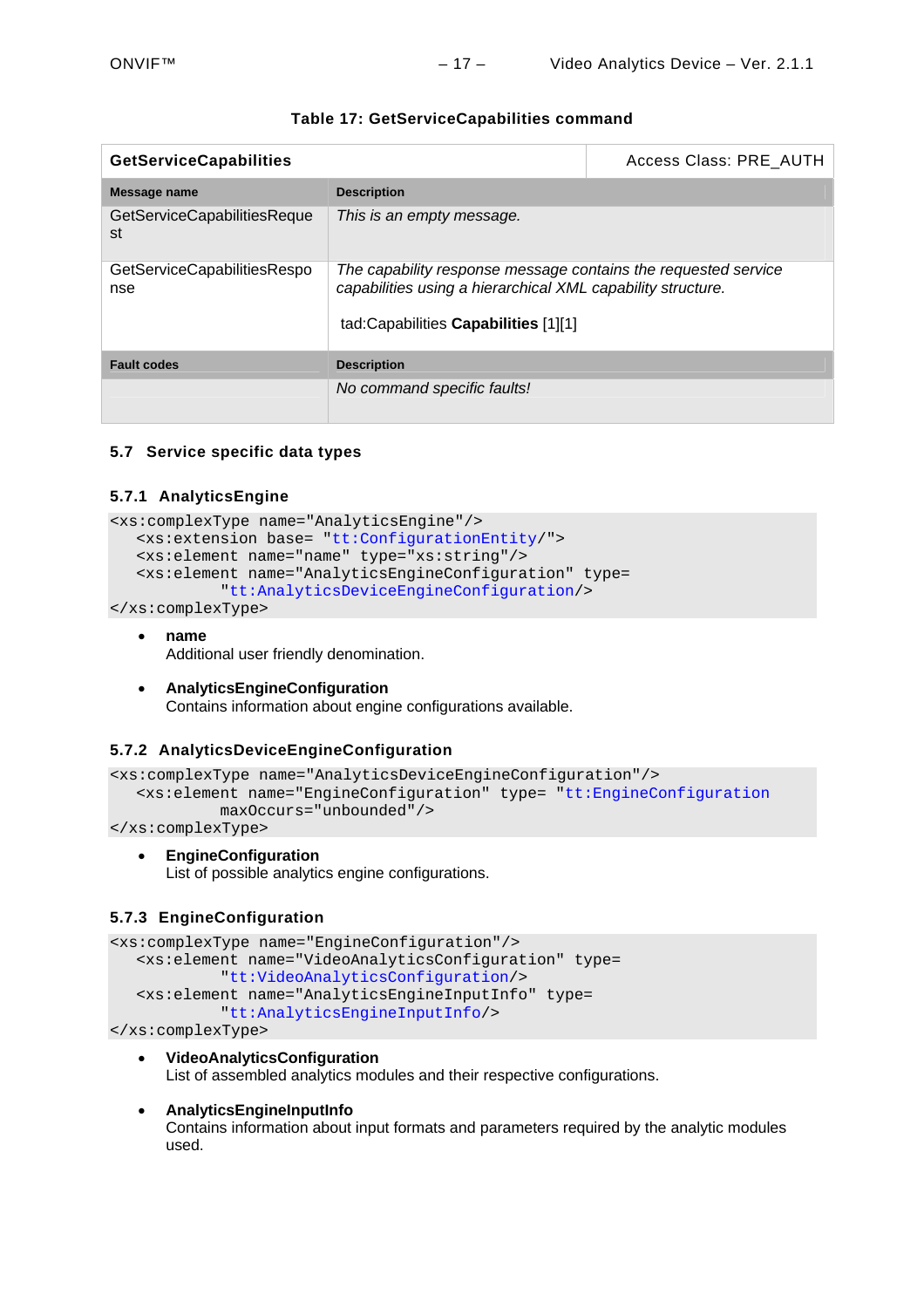## <span id="page-17-0"></span>**5.7.4 AnalyticsEngineInputInfo**

```
<xs:complexType name="AnalyticsEngineInputInfo"/> 
    <xs:element name="InputInfo" type= "tt:Config minOccurs="0"/> 
</xs:complexType>
```
**InputInfo** 

List of input format and parameter requirements.

#### <span id="page-17-1"></span>**5.7.5 AnalyticsEngineInput**

```
<xs:complexType name="AnalyticsEngineInput"/> 
    <xs:extension base= "tt:ConfigurationEntity/"> 
    <xs:element name="SourceIdentification" type= "tt:SourceIdentification/> 
    <xs:element name="VideoInput" type= "tt:VideoEncoderConfiguration/> 
    <xs:element name="MetadataInput" type= "tt:MetadataInput/> 
</xs:complexType>
```
 **SourceIdentification**  Identification of the video source applied.

- **VideoInput**  Actual configuration of the video encoder applied by the source.
- **MetadataInput**

Description of metadata provided as input.

## <span id="page-17-2"></span>**5.7.6 SourceIdentification**

```
<xs:complexType name="SourceIdentification"/> 
    <xs:element name="Name" type="xs:string"/> 
    <xs:element name="Token" type= "tt:ReferenceToken
            maxOccurs="unbounded"/>
```

```
</xs:complexType>
```
**Name** 

Denomination of the video source applied.

 **Token**  Token of the video source applied.

#### <span id="page-17-3"></span>**5.7.7 MetadataInput**

```
<xs:complexType name="MetadataInput"/> 
    <xs:element name="MetadataConfig" type= "tt:Config minOccurs="0" 
            maxOccurs="unbounded"/>
```
</xs:complexType>

```
 MetadataConfig 
   Description of metadata provided as input.
```
#### <span id="page-17-4"></span>**5.7.8 AnalyticsEngineControl**

```
<xs:complexType name="AnalyticsEngineControl"/> 
   <xs:extension base= "tt:ConfigurationEntity/"> 
   <xs:element name="EngineToken" type= "tt:ReferenceToken/> 
   <xs:element name="EngineConfigToken" type= "tt:ReferenceToken/> 
   <xs:element name="InputToken" type= "tt:ReferenceToken
           maxOccurs="unbounded"/> 
   <xs:element name="ReceiverToken" type= "tt:ReferenceToken
           maxOccurs="unbounded"/> 
   <xs:element name="Multicast" type= "tt:MulticastConfiguration
           minOccurs="0"/> 
   <xs:element name="Subscription" type= "tt:Config/> 
   <xs:element name="Mode" type="tt:ModeOfOperation"/>
```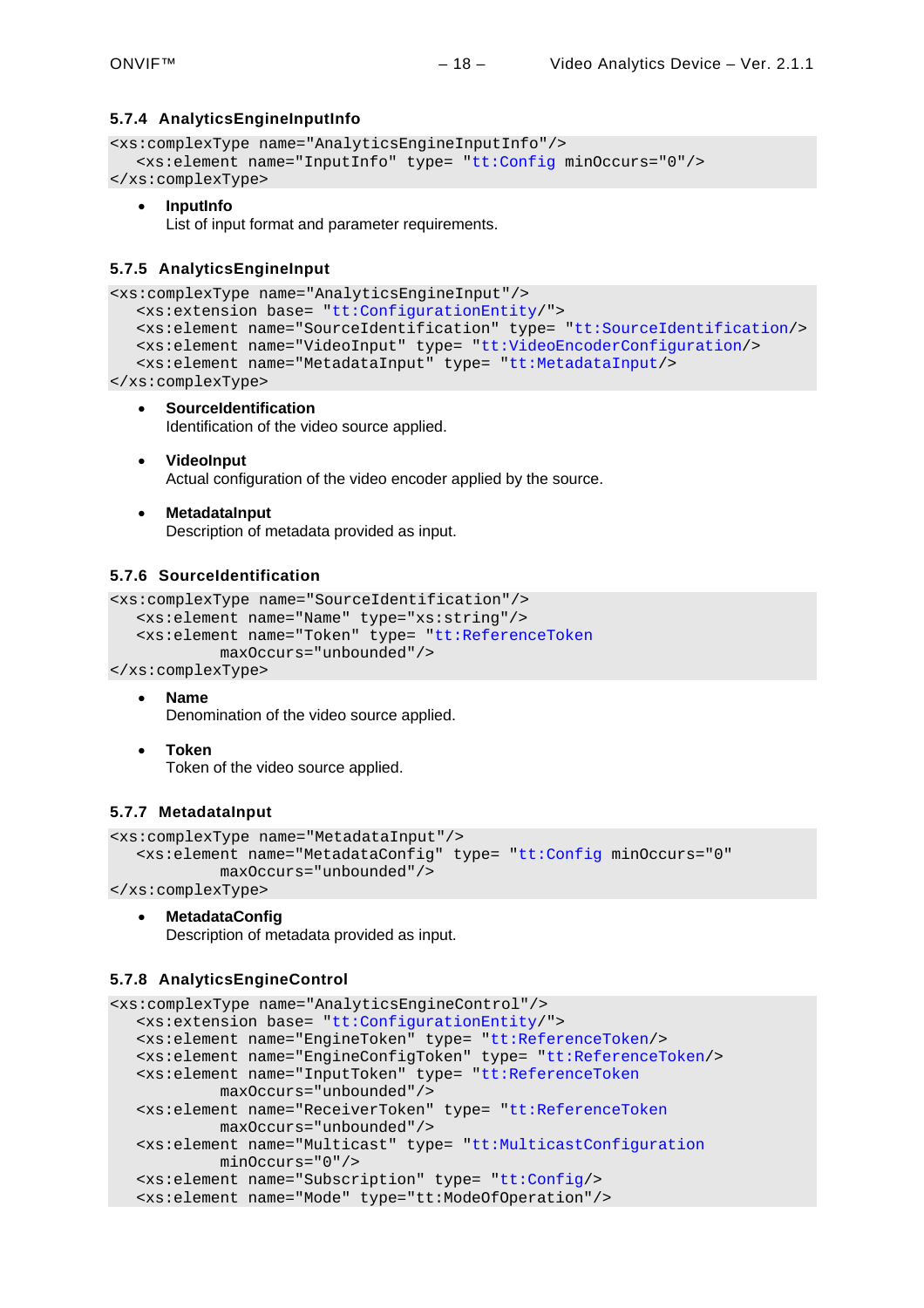</xs:complexType>

- **EngineToken** Token of the analytics engine (AnalyticsEngine) being controlled.
- **EngineConfigToken** Token of the analytics engine configuration (VideoAnalyticsConfiguration) in effect.
- **InputToken** Tokens of the input (AnalyticsEngineInput) configuration applied.
- **ReceiverToken** Tokens of the receiver providing media input data. The order of ReceiverToken shall exactly match the order of InputToken.
- **Multicast** Contains parameter for multicast delivery.
- **Subscription**  Provides information about outputs being generated.
- **Mode**  Specifies the mode of operation.

#### <span id="page-18-0"></span>**5.7.9 AnalyticsStateInformation**

```
<xs:complexType name="AnalyticsStateInformation"/> 
    <xs:element name="AnalyticsEngineControlToken" type= 
            "tt:ReferenceToken/> 
    <xs:element name="State" type= "tt:AnalyticsState/> 
</xs:complexType>
```
- **AnalyticsEngineControlToken** Token of the control object whose status is requested.
- **State**

Shall hold the aggregated state over all substructures refered to by the AnalyticsEngineControlToken.

#### <span id="page-18-1"></span>**5.7.10 AnalyticsState**

```
<xs:complexType name="AnalyticsState"/> 
   <xs:element name="Error" type="xs:string" minOccurs="0"/> 
    <xs:element name="State" type="xs:string"/>
```
</xs:complexType> **Error**

If present, shall hold an implementation defined string value that describes the error.

**State**

Contains the aggregated state information.